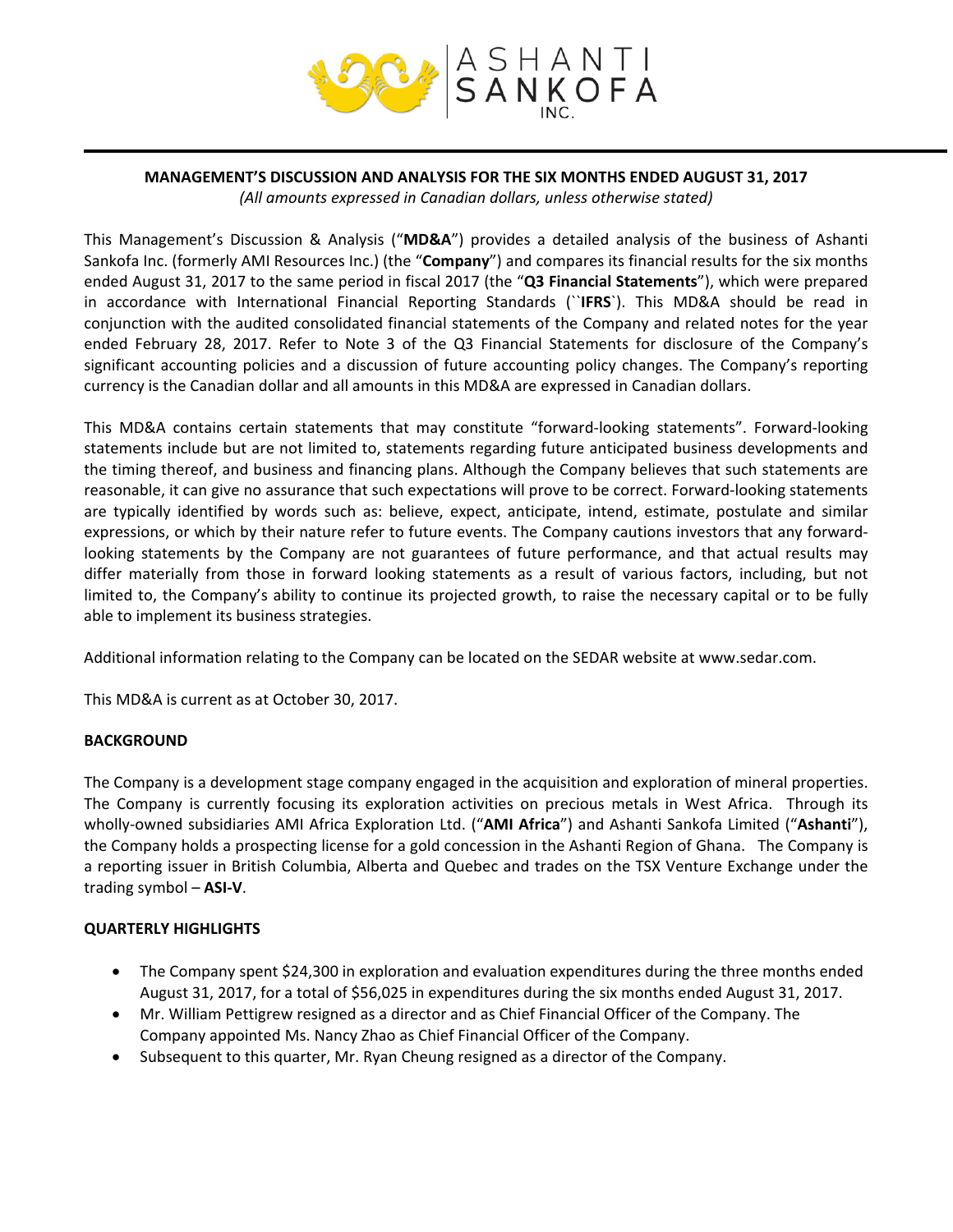#### **MINERAL PROPERTIES**

In accordance with the rules outlined in National Instrument 43‐101, all information concerning mineral properties in Ghana have been prepared by the Company's qualified persons: Robert Spiers, geologist and CEO of the Company and Simon Meadows‐Smith, consulting geologist with SEMS Exploration Services in Accra, Ghana.

#### Ghana ‐ North Ashanti Gold Project

AMI Africa holds or held a 100% interest (subject to a government 10% carried interest) in two Prospecting Licences (Beposo (33 sq m) & Anuoro (65 sq km)) currently covering a combined area of approximately 98 km<sup>2</sup> which together comprise the North Ashanti Gold Project.

The North Ashanti Gold Project is located in the Ashanti Region of Ghana, West Africa. Ghana is currently the world's 8th largest gold producer and a number of mines are located along this Ashanti Shear.

The North Ashanti Gold Project is located approximately 220 kilometres northwest by road from the capital city Accra, and 40 kilometres southeast by road from the country's second city, Kumasi. The Asante Akyem North District capital town of Konongo is located immediately north of the concession area. Konongo is also the regional gold mining centre with several small open pits and a historic underground mine. Newmont Mining Corporation's ("Newmont") Akyem Mine is located approximately 25 km to the Northeast.

Structurally the North Ashanti Project covers a 14 km segment of the Konongo-Axim Shear System, or Ashanti Shear. This shear zone hosts a number of deposits and operating gold mines. The Konongo mine, which adjoins the North Ashanti Project to the north, and the Obuasi mine located to the southwest. The shear continues towards the southwest adjacent to the western contact of the Ashanti Belt and also hosts the Bogosu mine and the Prestea mine. Newmont's Akyem mine is also located approximately 25 kilometers to the southeast.

## **Anuoro License**

AMI Africa was granted the 128.9 sq km Anuoro license on September 28, 2005. On December 14, 2009, AMI Africa received a 24‐month extension from the Minister of Mines on its Anuoro prospecting license. In March 2012 the Company shed half of the license in accordance with the Mining Act and on June 5, 2012 the Minerals Commission recommended a two‐year renewal of the retained 64.99 sq km license upon payment of the US\$20,000 renewal fee. Newmont Ghana Gold Ltd. ("**Newmont**") paid this amount in accordance with the terms of the January 22, 2010 Newmont/AMI Option Agreement. In‐order to comply with Ghana's Mining Act 2006, AMI Africa incorporated a Ghanaian subsidiary Ashanti (formerly AMI Africa Ghana Exploration Ltd.) AMI Africa then assigned the Anuoro license to Ashanti. On May  $9<sup>th</sup>$ , 2014, Ashanti received a letter from the Ministry of Lands and Natural Resources stating the Anuoro license had been renewed until May 9 2016. The North Anuoro zone contains an at‐surface NI 43‐101 qualified gold resource of 97,686 ounces.

On April 6, 2016 Ashanti submitted documentation to the Minerals Commission requesting an extension for the Anuoro license. The Minerals Commission requested additional reports from Ashanti, which reports were submitted. Even though Ashanti has not yet received the extension under Section 35 (4) of the Minerals and Mining Act 2006, the prospecting license shall remain in force in respect of the land the subject of the application until the application is determined.

As at August 31, 2017, the Anuoro property's carrying value was \$504,158.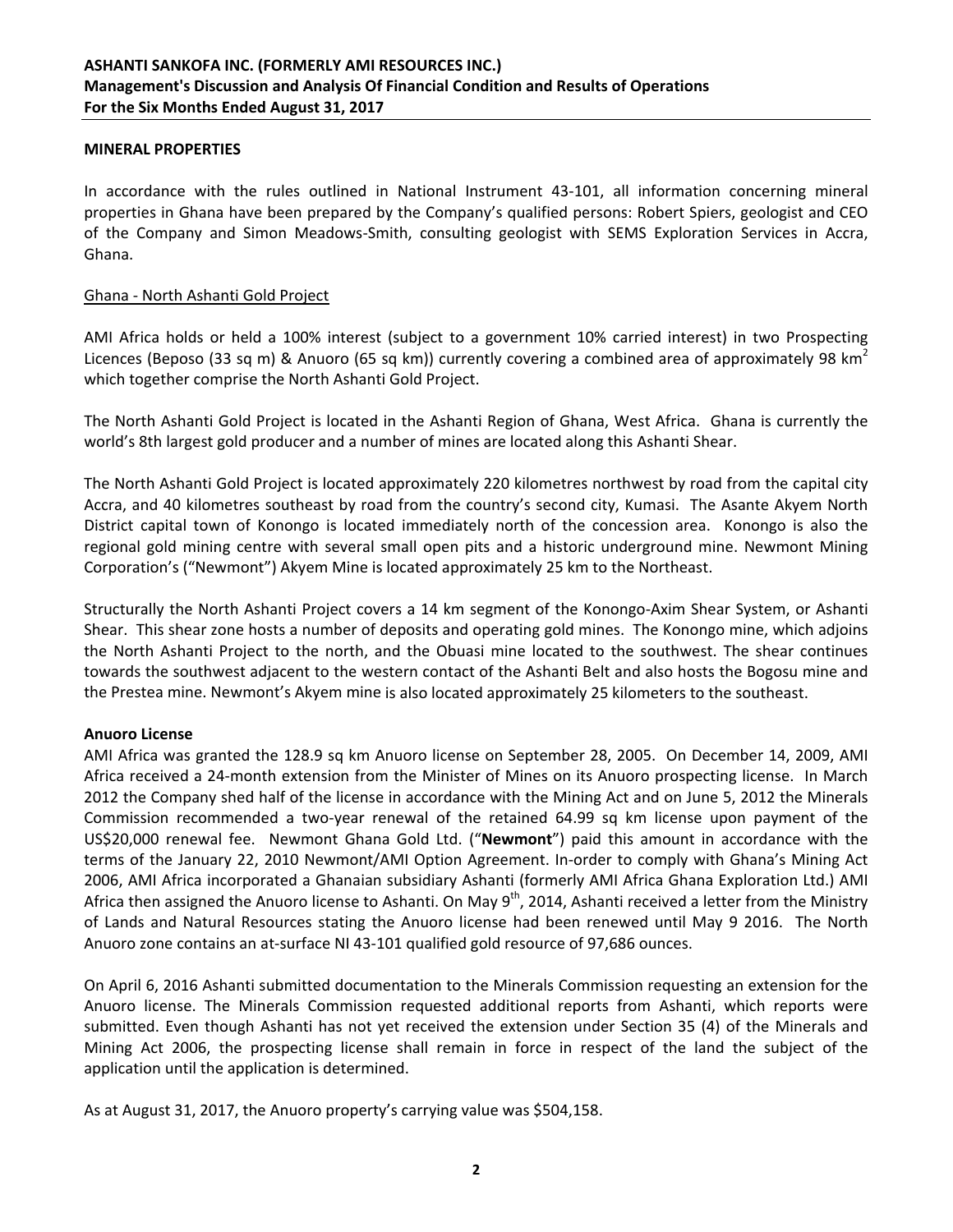# **ASHANTI SANKOFA INC. (FORMERLY AMI RESOURCES INC.) Management's Discussion and Analysis Of Financial Condition and Results of Operations For the Six Months Ended August 31, 2017**

#### **Beposo License**

AMI Africa was granted the 33.35 sq km Beposo Concession on April 22, 2004. The Beposo license was a consolidation of three previous licenses (Ankasi, Adumasa & Pemenase) held since 1997. The Beposo license contains an at surface NI 43‐101 qualified gold resource of approximately 230,000 ounces in two main zones. AMI Africa has received several extensions of the Beposo license and has held EPA permits for exploration work on the Beposo license. In 2007, the Minerals Commission in conjunction with the EPA imposed a 6 to 10 km non‐ economic zone around Lake Botsumtwi, which encompasses the area of the Beposo gold resource. In response to the EPA's decision a Writ of Summons was filed on May  $13<sup>th</sup>$  2011 in the High Court of Justice seeking compensation for the loss of the Beposo gold resource. In October 2014, AMI Africa was advised by its legal counsel that the High Court of Justice – Commercial Division had ruled against AMI Africa. AMI Africa, after consultation with its Ghanaian counsel, filed an appeal of this decision on a contingency fee basis with counsel. As a result of ongoing communication between the AMI Africa and the Minerals Commission, AMI Africa has advised its legal counsel to suspend its appeal in hopes of reaching an agreement to have the Beposo license reinstated by the government. As at February 28, 2014, an impairment of \$2,578,525 was taken with respect to the Beposo concession.

| <b>Exploration and Expenditure Detailed Breakdown</b> |  |  |  |
|-------------------------------------------------------|--|--|--|
|-------------------------------------------------------|--|--|--|

|                                     | <b>North</b> |
|-------------------------------------|--------------|
|                                     | Ashanti      |
|                                     |              |
|                                     |              |
| <b>Balance at February 29, 2016</b> | 309,931      |
| Geological services                 | 87,238       |
| Field and camp costs                | 50,964       |
| <b>Balance at February 28, 2017</b> | 448,133      |
| Geological services                 | 48,600       |
| Field and camp costs                | 7,425        |
| Balance August 31, 2017             | 504.158      |

## **LIQUIDITY AND CAPITAL RESOURCES**

At August 31, 2017, the Company had working capital deficiency of \$190,144, and cash of \$1,994.

The Company extended the expiry dates of 8,000,000 share purchase warrants expiring April 1, 2017 and May 11, 2017 until April 1, 2020 and May 11, 2020. There was no change in exercise price.

The Company's current cash resources are insufficient to meet its working capital and mineral property requirements for the next year. Therefore management will continue to seek new sources of capital to maintain its operations and to further the development of its mineral properties.

The consolidated financial statements have been prepared in accordance with International Financial Reporting Standards ("**IFRS**") applicable to a going concern, which assumes that the Company will be able to realize its assets and discharge its liabilities in the normal course of business for the foreseeable future.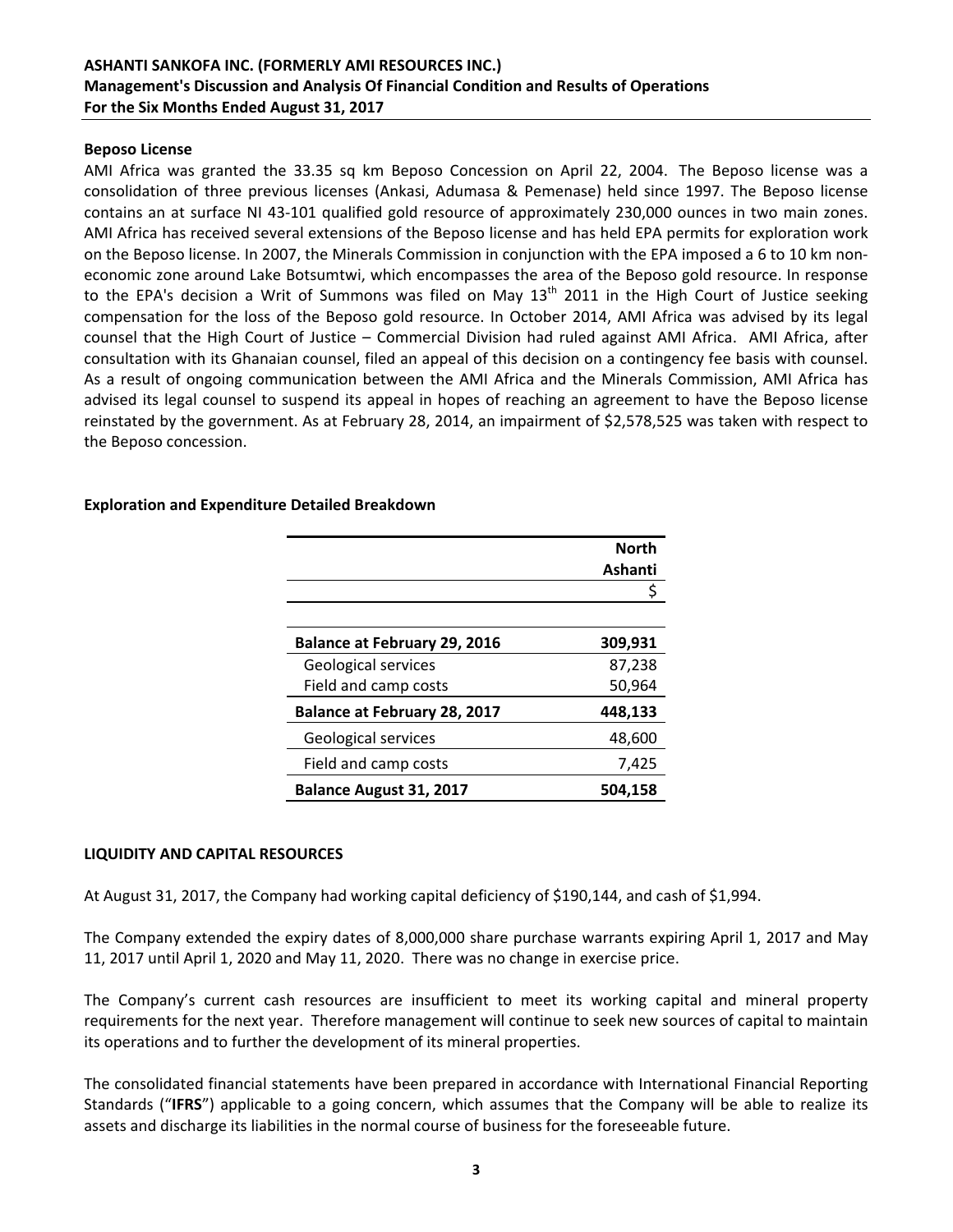#### **OUTSTANDING SHARE DATA**

The following share capital data is current as of date of this document:

|                                 | <b>Balance</b> |
|---------------------------------|----------------|
|                                 |                |
| Shares issued and outstanding   | 27,734,197     |
| Warrants issued and outstanding | 15,000,000     |
| Options issued and outstanding  | 2,800,000      |
|                                 |                |
| <b>Fully Diluted</b>            | 45,534,197     |

#### **RESULTS OF OPERATION**

#### *Three Months ended August 31, 2017*

During the three months ended August 31, 2017, the Company incurred a net loss of \$34,307 (August 31, 2016 -\$37,115). The Company received a foreign exchange gain of \$7,224 for the three months ended August 31, 2017, compared to a foreign exchange loss of \$11,626 for the quarter ended August 31, 2016, which was offset by debt forgiveness of \$36, 371 for the three months ended August 31, 2016, compared to \$Nil for the three months ended August 31, 2017. In addition, during the three months ended August 31, 2016, there was stock based compensation of \$13,744, compared to \$Nil for the current quarter.

## *Six Months ended August 31, 2017*

The Company incurred a net loss of \$73,125 for the six months ended August 31, 2017 (August 31, 2016 -\$108,656). During the six months ended August 31, 2016, the Company incurred non-recurring stock-based compensation expense of \$63,573, net of a gain of \$36,371 from debt forgiveness. Foreign exchange gain of \$7,224 for the six months ended August 31, 2017 (August 31, 2016 – loss of \$11,628) was offset by increased management fees of \$54,300 for the three months ended August 31, 2017 (August 31, 2016 - \$41,000) and decreased office and general of \$4,108 (August 31, 2016 ‐ \$13,528).

## **SELECTED QUARTERLY INFORMATION FOR MOST RECENT COMPLETED QUARTERS**

|                                 | August 31, | May 31,   | February 28, | November 30, |
|---------------------------------|------------|-----------|--------------|--------------|
|                                 | 2017       | 2017      | 2017         | 2016         |
|                                 |            |           |              |              |
|                                 |            |           |              |              |
| Net profit (loss)               | (34,307)   | (38, 818) | (69, 469)    | 472          |
| Basic profit (loss) per share   | 0.00       | 0.00      | 0.00         | 0.00         |
| Diluted profit (loss) per share | N/A        | N/A       | N/A          | N/A          |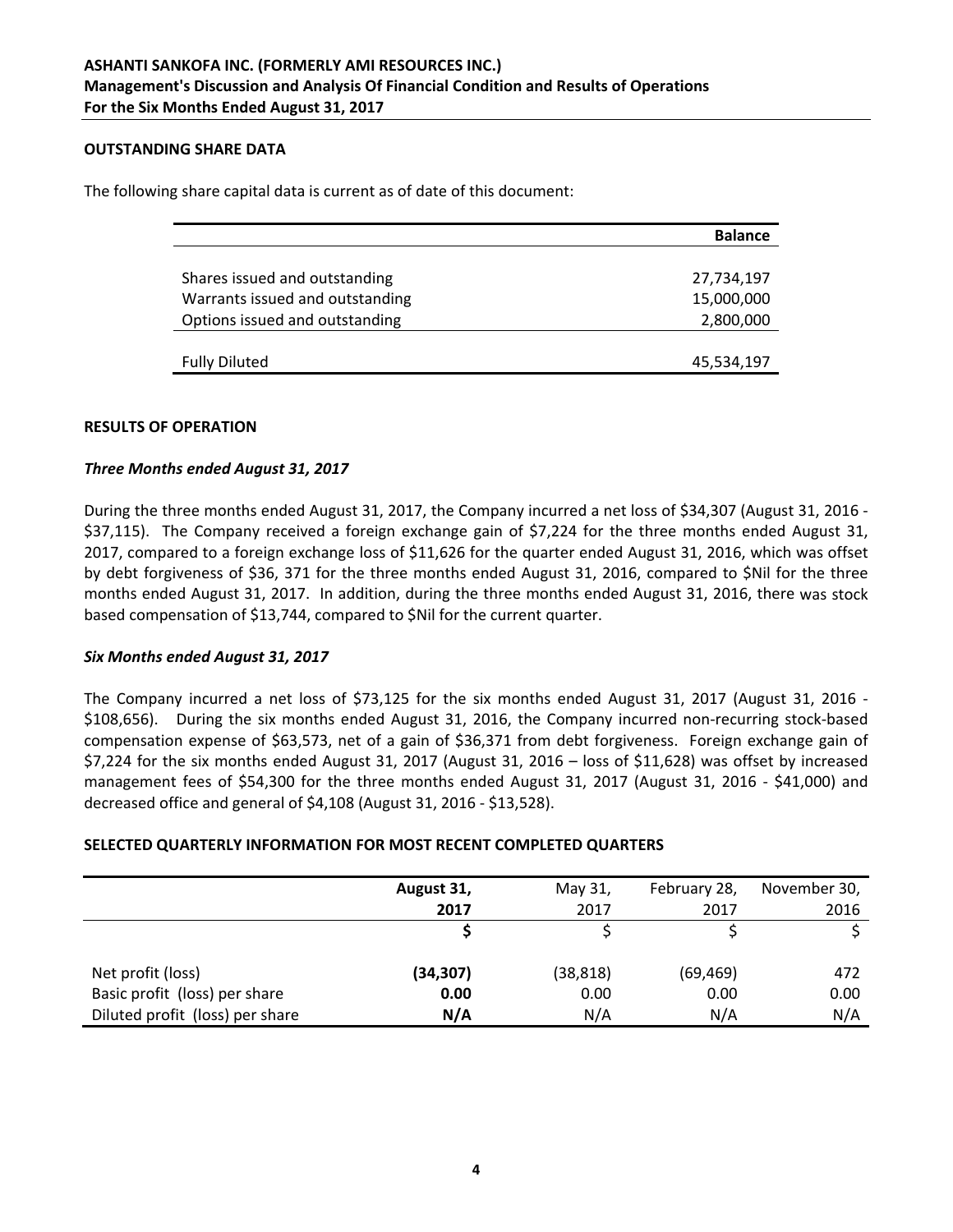# **ASHANTI SANKOFA INC. (FORMERLY AMI RESOURCES INC.)**

# **Management's Discussion and Analysis Of Financial Condition and Results of Operations For the Six Months Ended August 31, 2017**

| August 31, | May 31,   | February 29, | November 30, |
|------------|-----------|--------------|--------------|
| 2016       | 2016      | 2016         | 2015         |
|            |           |              |              |
| (37, 115)  | (71, 541) | (71, 541)    | (33, 327)    |
| 0.00       | 0.00      | 0.00         | 0.00         |
| N/A        | N/A       | N/A          | N/A          |

## **FINANCIAL INSTRUMENTS AND RISK MANAGEMENT**

|                             |      | August 31, | February 28, |
|-----------------------------|------|------------|--------------|
|                             | Ref. | 2017       | 2017         |
|                             |      |            |              |
| Other financial assets      | a    | 5,052      | 20,024       |
| Other financial liabilities |      | 195,186    | 81,018       |

a. Comprises cash and sales tax receivables.

b. Comprises accounts payable, related party loans, and due to related parties.

The Company has determined the estimated fair values of its financial instruments based on appropriate valuation methodologies; however, considerable judgment is required to develop these estimates. The fair values of the Company's financial instruments are not materially different from their carrying values.

## **Management of Industry and Financial Risk**

The Company is engaged primarily in mineral exploration and manages related industry risk issues directly. The Company may be at risk for environmental issues and fluctuations in commodity pricing. Management is not aware of and does not anticipate any significant environmental remediation costs or liabilities in respect of its current operations.

The Company's financial instruments are exposed to certain financial risks, which include the following:

## *Credit risk*

Credit risk is the risk of loss due to the counterparty's inability to meet its obligations. The Company's exposure to credit risk is on its cash and other receivables. Risk associated with cash is managed through the use of major banks which are high credit quality financial institutions as determined by rating agencies. Other receivables comprise sales tax refunds from the Canadian federal government.

## *Liquidity risk*

Liquidity risk is the risk that the Company will encounter difficulties in meeting obligations when they become due. The Company ensures that there is sufficient capital in order to meet short-term operating requirements, after taking into account the Company's holdings of cash. The Company's cash are held in corporate bank accounts available on demand. Liquidity risk has been assessed as being high.

## *Market Risk*

Market risk is the risk that the fair value or future cash flows of a financial instrument will fluctuate because of changes in market prices. Market risk comprises three types of risk: currency risk, interest rate risk and price risk.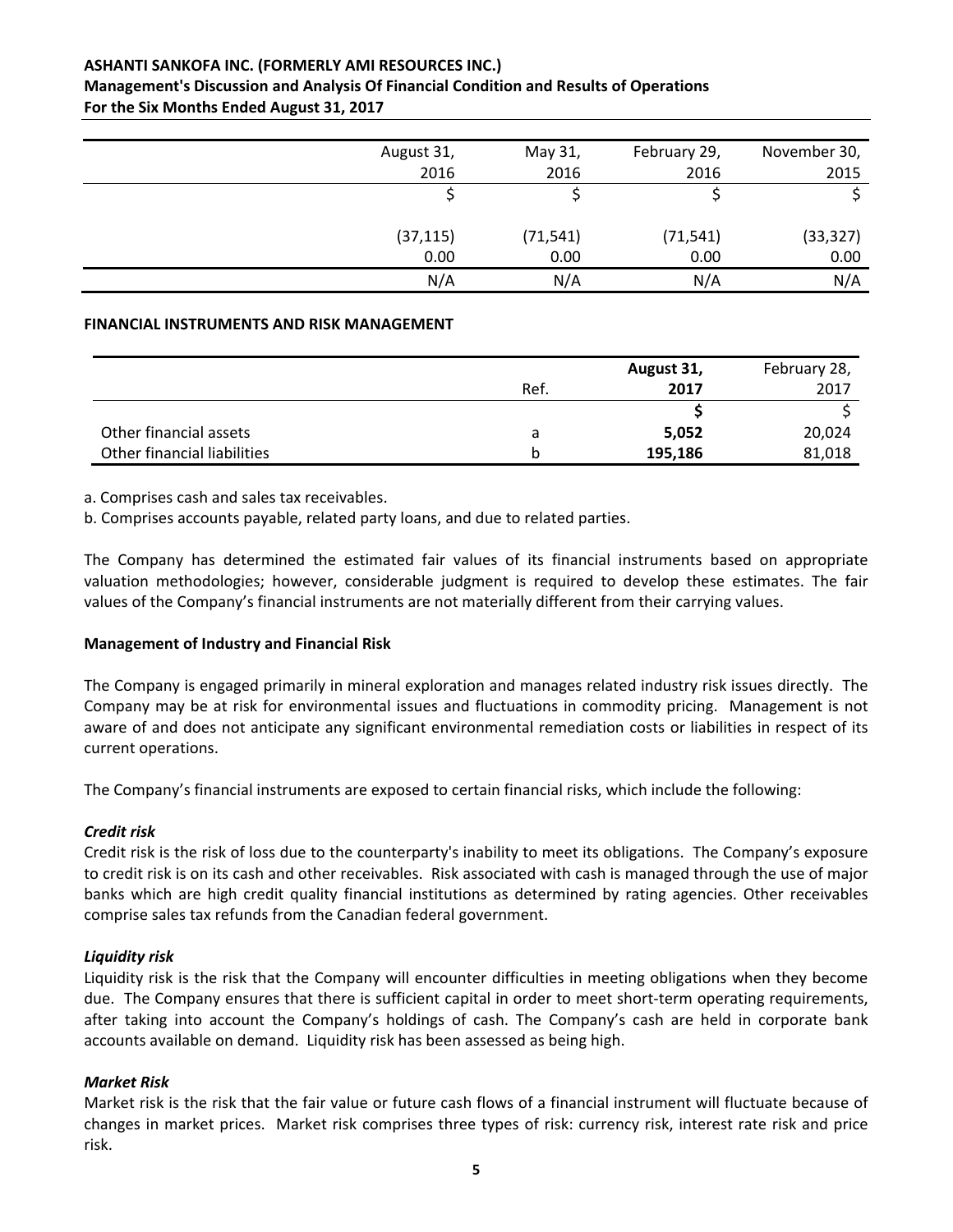# *Currency Risk*

The Company is subject to normal market risks including fluctuations in foreign exchange rates and interest rate. While the Company manages its operations in order to minimize exposure to these risks, the Company has not entered into any derivatives or contracts to hedge or otherwise mitigate this exposure.

## *Interest Rate Risk*

Interest rate risk is the risk that the fair value or future cash flows of a financial instrument will fluctuate because of changes in market interest rates. The Company is not exposed to significant interest rate risk relating to its related party balances (Note 6).

# *Price Risk*

The Company is exposed to price risk with respect to equity prices. Price risk as it relates to the Company is defined as the potential adverse impact on the Company's ability to raise financing due to movements in individual equity prices or general movements in the level of the stock market. The Company closely monitors individual equity movements and the stock market to determine the appropriate course of action to be taken by the Company.

# *Capital management*

The Company's policy is to maintain a strong capital base so as to maintain investor and creditor confidence and to sustain future development of the business. The capital structure of the Company consists of components of shareholders' equity. There were no changes in the Company's approach to capital management during the year. The Company is not subject to any externally imposed capital requirements.

## **RELATED PARTY TRANSACTIONS**

The Company's related parties include its subsidiaries, and key management personnel. Transactions with related parties for goods and services are made on normal commercial terms and are considered to be at arm's length. The remuneration of the Company's directors and other key management personnel during the three and six months ended August 31, 2017 and 2016 are as follows:

|                        | For the Three Months Ended<br><b>August 31</b> |        | For the Six Months Ended<br><b>August 31</b> |        |
|------------------------|------------------------------------------------|--------|----------------------------------------------|--------|
|                        | 2017                                           | 2016   | 2017                                         | 2016   |
|                        |                                                |        |                                              |        |
| Geologist fees (a)     | 24,300                                         | 15,000 | 48,600                                       | 21,000 |
| Management fees (a)(b) | 27,150                                         | 21,500 | 54,300                                       | 41,000 |
| Professional fees (c)  | 4,500                                          | 4,500  | 9,000                                        | 9,321  |

As at August 31, 2017, the Company was indebted to its related parties for the amounts as below:

|                                           | <b>August 31, 2017</b> | <b>February 28, 2017</b> |
|-------------------------------------------|------------------------|--------------------------|
| Accounts payables and accrued liabilities |                        |                          |
| $(a)$ (b) (c)                             | 136.863                | 49.060                   |
| Due to shareholder (d)                    | 37.375                 |                          |

(a) The Company has an agreement with the Chief Executive Officer and director of the Company for fees of US\$9,000 per month commencing July 1, 2016, of which, US\$6,000 fees have been capitalized to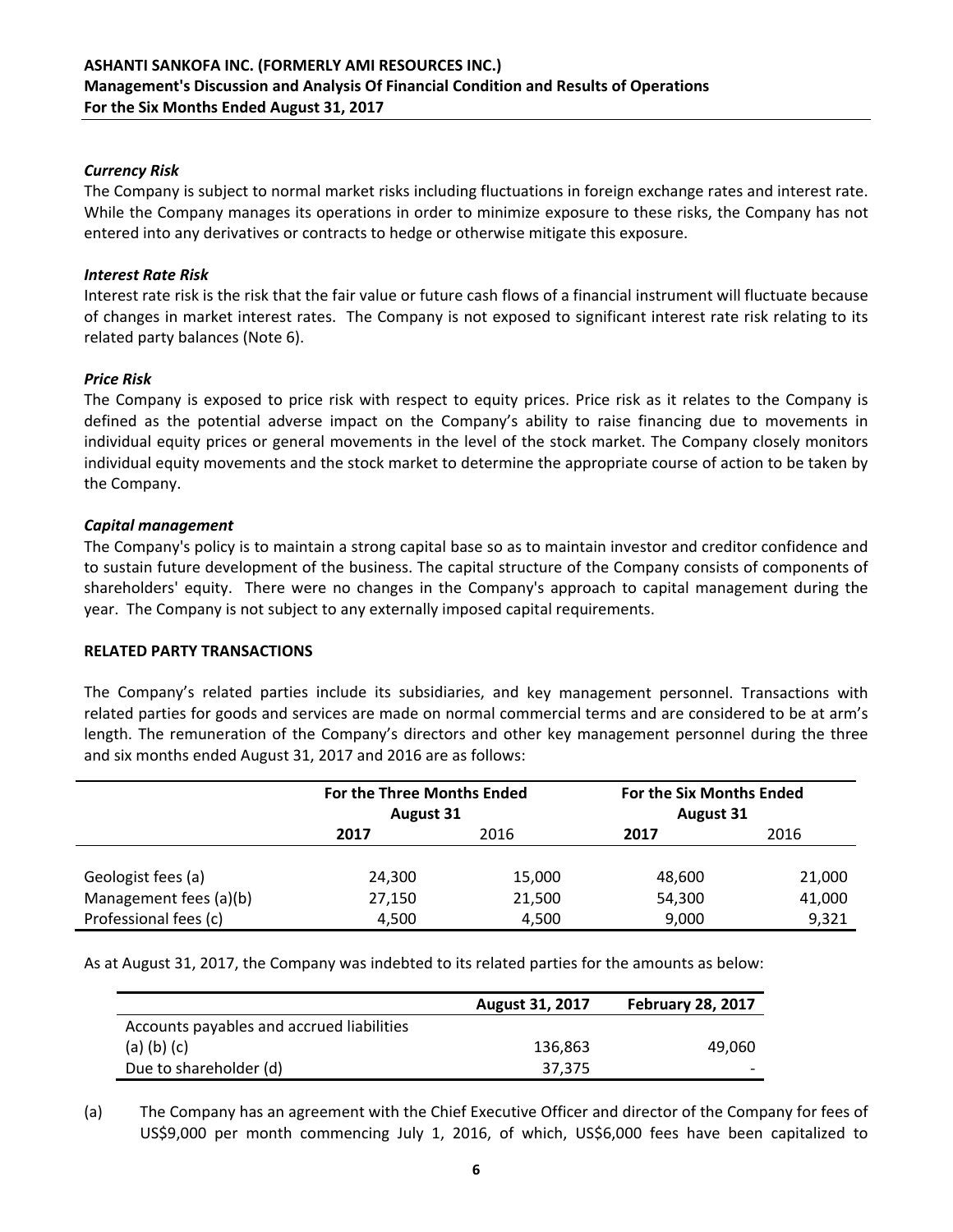exploration and evaluation expenditures, and US\$3,000 expensed as consulting fee. For the three and six months ended August 31, 2017, the Company incurred \$24,300 and \$48,600 (August 31, 2016 -\$15,000 & \$21,000) of geologist fees for geological services provided by this party; and \$12,150 and \$24,300 (August 31, 2016 ‐ \$8,100 & \$8,100) had been expensed as consulting fees. As at August 31, 2017, \$109,063 (US\$87,000) (February 28, 2017 ‐ \$43,493) of fees remains unpaid to the CEO.

(b) For the three and six months ended August 31, 2017, the Company incurred \$7,500 and \$15,000 (August 31, 2016 ‐ \$7,500 & \$15,000) of management fees to a company controlled by the former Chief Financial Officer and director for services performed. As at August 31, 2017, \$nil (February 28, 2017 ‐ \$2,625) of management fees remains unpaid. During the year ended February 28, 2017, the Company sold 305,805 common shares of Midasco Capital Corp. to the Chief Financial Officer for \$12,232. The common shares were acquired in May 2015 as part of a repayment of historical debt which was previously impaired by the Company. The shares were carried at a nil value at the time of receipt due to lack of an active market for the shares. The Company's former Chief Financial Officer is also the Chief Executive Officer of Midasco Capital Corp.

The Company incurred \$7500 & \$15,000 (August 31, 2016 ‐ \$5,000 & \$5,000) of management fees to the Chief Operating Officer and director for services performed. As at August 31, 2017, \$17,500 (February 28, 2017 ‐ \$2,500) remains unpaid.

- (c) The Company incurred  $$4,500 \& $9,000$  (August 31, 2016  $$4,500 \& $9,321$ ) of professional fees to a company controlled by a former director for accounting services performed. During the year ended February 28, 2017, \$7,035 in previously accrued debt was forgiven. As at August 31, 2017, \$9,450 (February 28, 2017‐ \$NIL) of professional fees remains unpaid. Subsequent to this quarter, on September 22, 2017, the Company paid off all of the remaining professional fees.
- (d) The Company received \$15,475 from a significant shareholder this year. As at August 31, 2017, \$37,375 (February 28, 2017 ‐ \$nil) remains unpaid to this significant shareholder. These amounts owing are unsecured, non‐interest bearing and have no fixed repayment terms.

## **Off‐Balance Sheet Transactions**

The Company has not entered into any significant off‐balance sheet arrangements or commitments.

## **CRITICAL ACCOUNTING ESTIMATES**

The preparation of these consolidated financial statements requires management to make judgments, estimates and assumptions that affect the application of policies and reported amounts of assets and liabilities, and revenue and expenses.

The use of estimates and associated assumptions are based on historical experience and various other factors that are believed to be reasonable under the circumstances, the results of which form the basis of making the judgments about carrying values of assets and liabilities that are not readily apparent from other sources. Actual results may differ from these estimates.

The estimates and underlying assumptions are reviewed on an ongoing basis. Revisions to accounting estimates are recognized in the period in which the estimate is revised if the revision affects only that period or in the period of the revision and further periods if the review affects both current and future periods. Accounts which